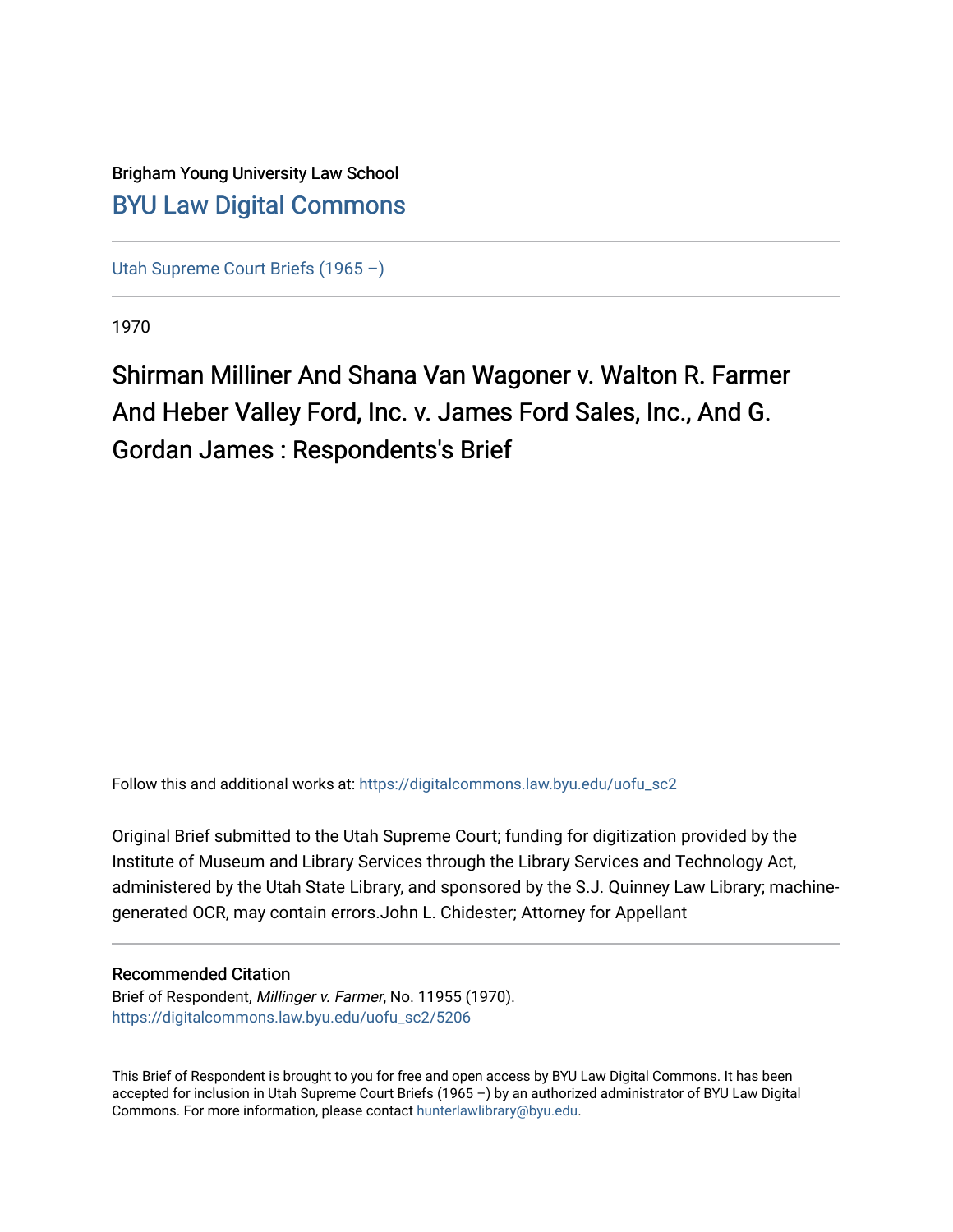| ಸಿ ಎಂದು ಹಿಂದಿ<br>a dida dalam dida biba                                         | ೦೦೦೦೦೦೦೦ |          |
|---------------------------------------------------------------------------------|----------|----------|
| سفائاب عام مختلف مطلب LN سال                                                    |          |          |
| of the                                                                          |          |          |
| STATE OF UTAH                                                                   |          |          |
|                                                                                 |          |          |
| Antuited Theo and                                                               |          |          |
| CHUMIV AVIL INCOMED.                                                            |          |          |
| Plaintiffs and Pespondents,                                                     |          |          |
| $-vs-$                                                                          |          |          |
| <b>FAPMER</b> and                                                               |          |          |
| HURED VALLEY FORD, INC.,                                                        |          |          |
| Defendants and Third Party                                                      |          | Case No. |
| Plaintiffs and Appellants,                                                      |          | 11955    |
| $-vs-$                                                                          |          |          |
| $\texttt{JAmm} \cap \texttt{FOp}$ $\texttt{SALES}, \texttt{INC.}, \texttt{and}$ |          |          |
| $\mathsf{C}^\bullet$ doplon tymes,                                              |          |          |
| Third Party Defendants.                                                         |          |          |

**RESPONDENT'S BRIEF** 

JOHN L. CHIDESTER Attorney for Respondents Professional Building 51 West Center Street Heber City, Utah



C'est, Supremo Court, Utah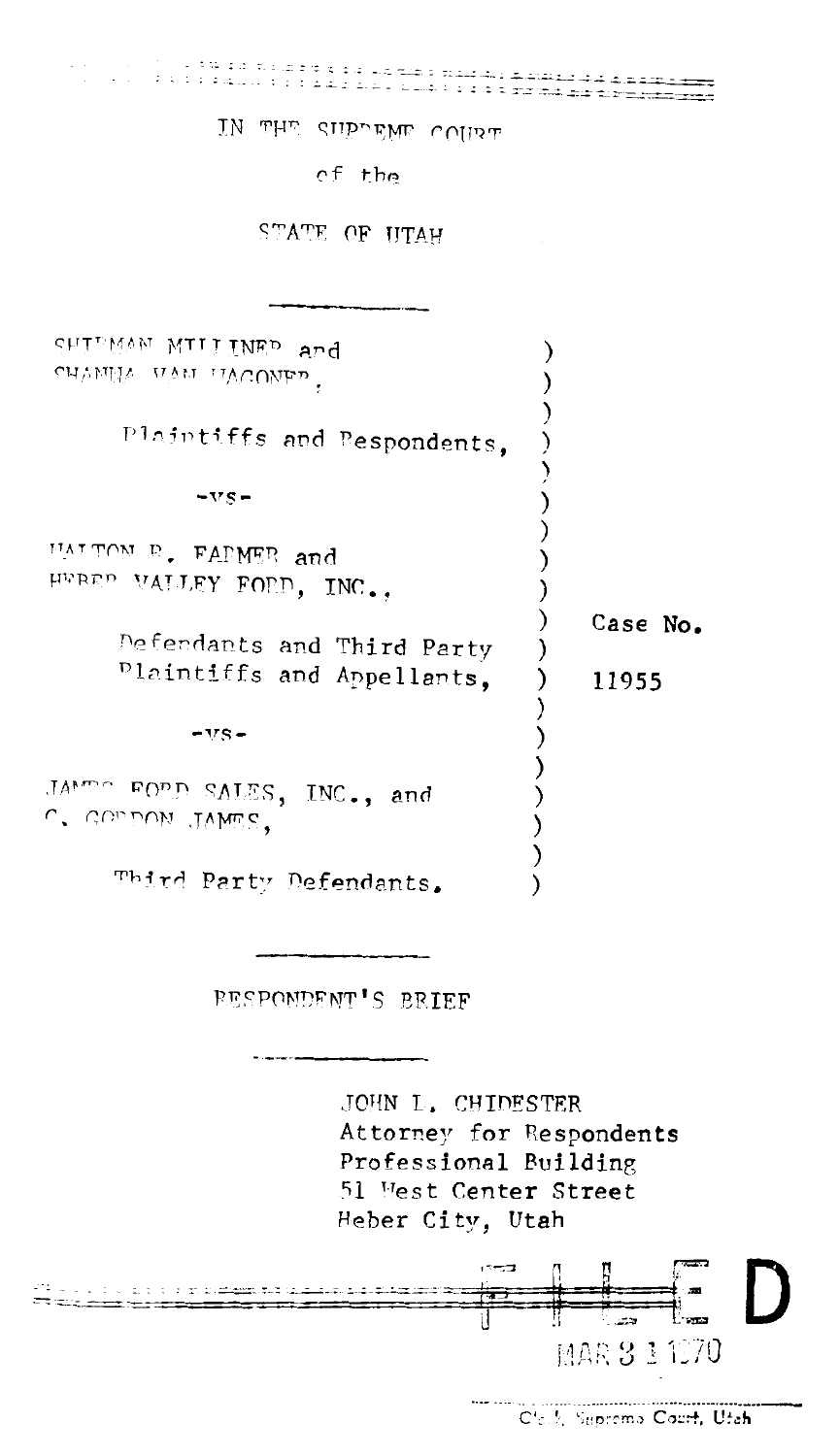# TABLE OF CONTENTS

| RELIEF DESIRED                              | 2 |
|---------------------------------------------|---|
|                                             |   |
| CTATEMENT OF FACTS                          | 3 |
| FACTS IN DISPUTE                            | 4 |
| APCHMENTS:                                  |   |
| I. A HOLDOVER TENANT IS BOUND               |   |
| BY THE COVENANTS IN A WRITTEN LEASE.        | 6 |
| II. THE COURT SHOULD AWARD                  |   |
| ATTOPMEYS FEES ON APPEAL                    | 8 |
| CONCLUSION                                  | 9 |
|                                             |   |
| AUTHORITIES CITED                           |   |
| Wight vs. Callaghan 17 UTAH 2d 251,         |   |
| $408$ P2d 908 $\bullet$ $\bullet$ $\bullet$ | 6 |
| 49 ALR2d 480                                | 6 |
| 33 Am Jur, Landlord and Tenant, \$ 948      | 6 |

 $\mathbf{r}$ 

 $\frac{1}{2}$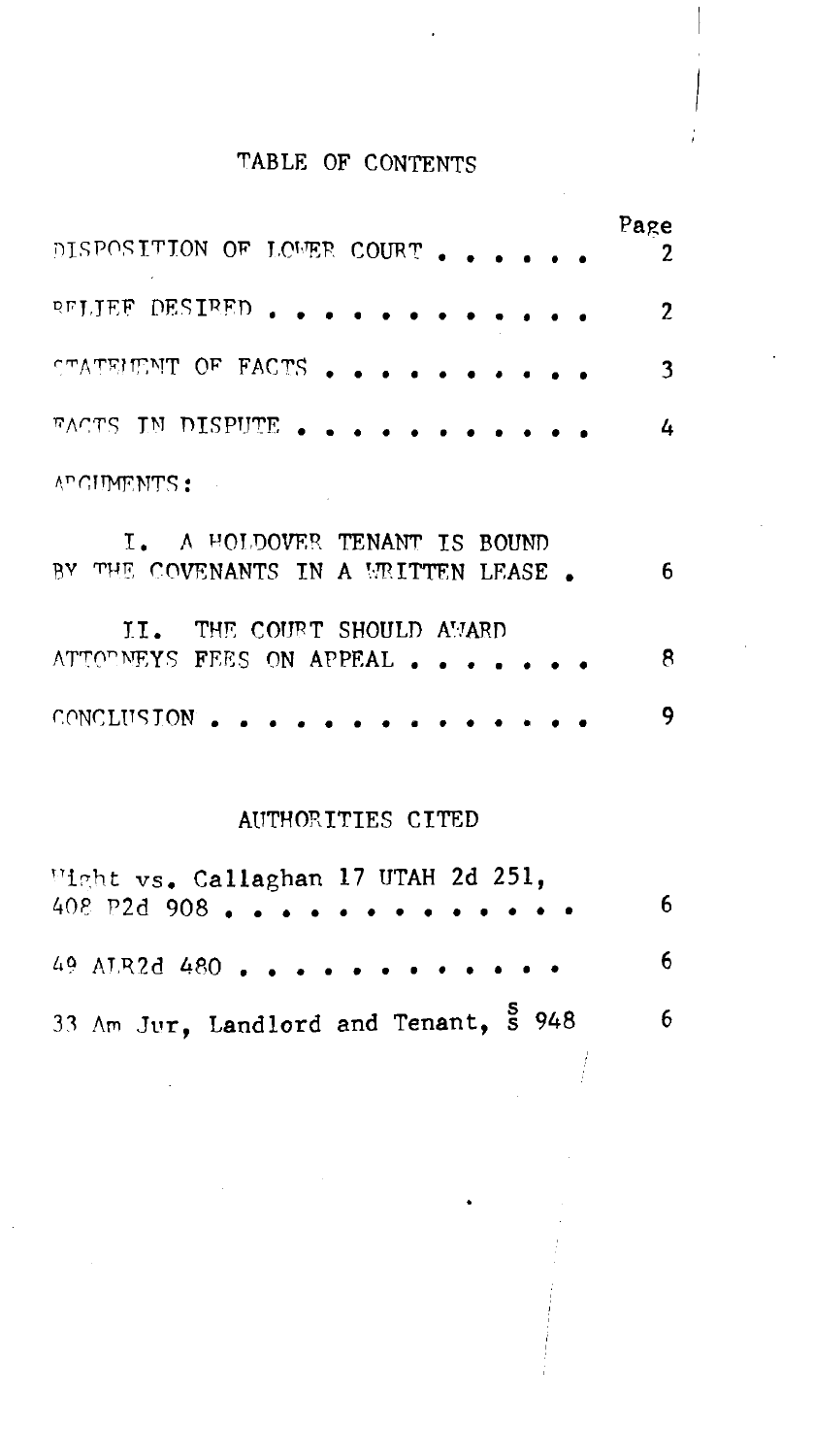IN THE SUPREME COURT

 $\cdot$ 

# of the

# STATE OF UTAH

| SHIPMAN MILIJNER and        |          |
|-----------------------------|----------|
| SUANNA VAN UAGONER,         |          |
|                             |          |
| Plaintiffs and Respondents, |          |
|                             |          |
| -vs-                        |          |
|                             |          |
| WAITOM R. FARMER and        |          |
| HERER VALLEY FORD, INC.     |          |
|                             | Case No. |
| Defendants and Third Party  | 11955    |
| Plaintiffs and Appellants,  |          |
|                             |          |
|                             |          |
| $-vs-$                      |          |
|                             |          |
| JAMES FORD SALES, INC., and |          |
| G. GOPDON JAMES,            |          |
|                             |          |
| Third Party Defendants.     |          |
|                             |          |
|                             |          |

RESPONDENTS BRIEF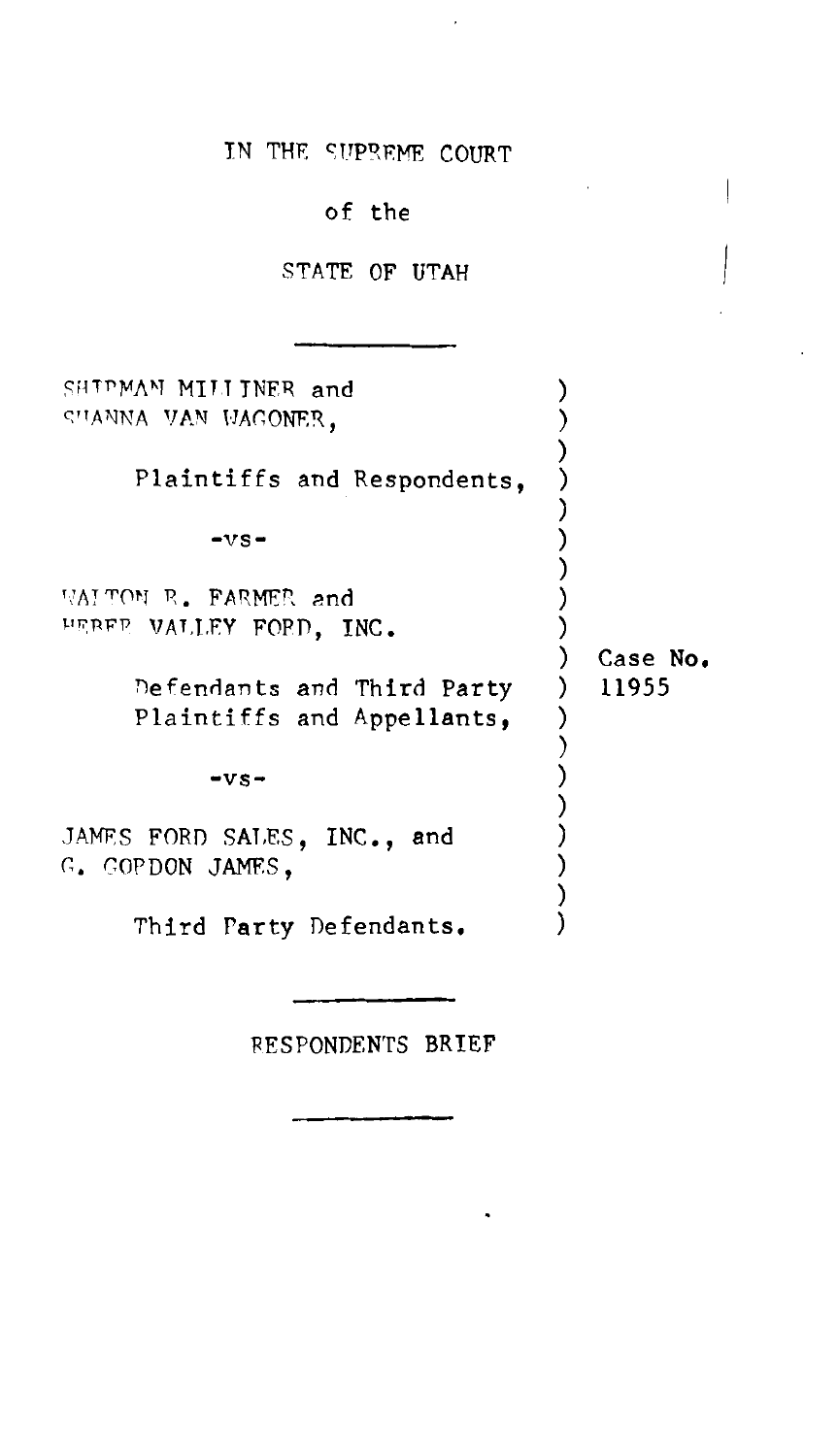## DISPOSITION OF LOWER COURT

The District Court of Wasatch County. the Honorable Allen B. Sorensen presiding. entered final judzment for the restoration of various personal property and for judgment for the costs of restoration all in accordance with the stipulation of the parties, and in addition thereto entered judgment for attorneys fees in the amount of \$500.00 and for costs. The award of attorneys fees is the only portion of the said judgment being appealed.

#### RELIEF DESIRED

Respondents respectfully submit that the judement of the District Court should be affirmed and that an additional sum for reasonable attorneys fees should be awarded to the Pespondent for the prosecution of this appeal; a reasonable fee to be awarded is the minimum bar fee schedule of \$500.00, or in the alternative

-2-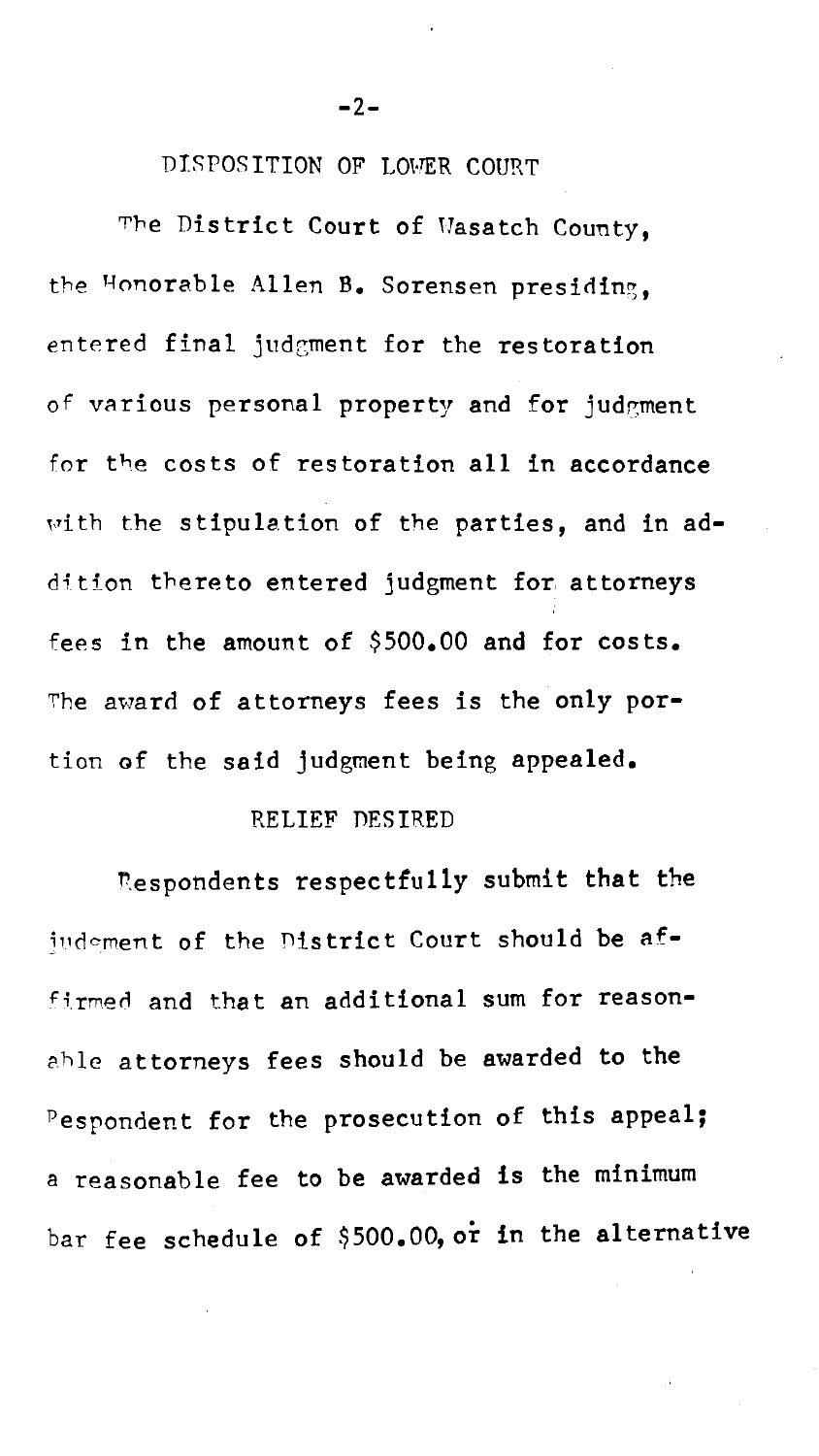the Court should hear testimony on the amount of a reasonable attorneys fee to be awarded on the appeal.

### STATEMENT OF FACTS

The Defendants and Third Party Plaintiffs. hereinafter referred to as Appellants, leased premises belonging to the Respondents pursuant to a written lease (Exhibit 1). Appellants held as an assignee of the original lease (Fxhibits 2 and 3). The initial term in the lease was for five years with a renewal option of an additional five years (Exhibit 1). The five year term ended and the Appellants continued to hold over (Stipulation of Facts). During the holdover period the Appellants removed from the leased premises fencing belonging to the Respondents. This occured in March of 1969 (Amended Finding of Fact  $#14$ ). On July 10, 1969, the Appellants vacated the premises and

 $-3-$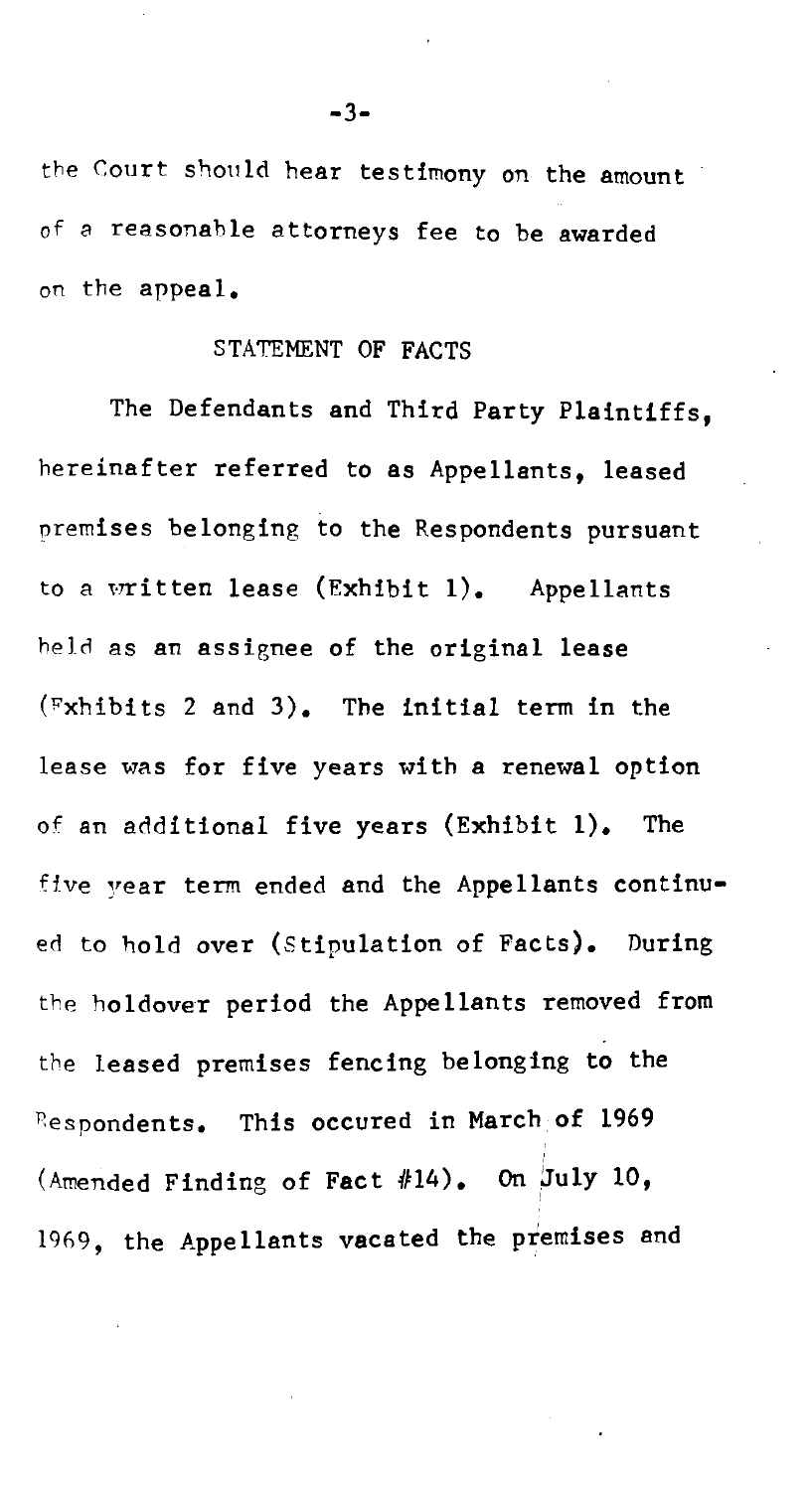removed additional personal property belonging to the Respondents (Finding of Fact #15). The Appellants were notified in person, prior to the removal of the personal property, that the said personal property was that of the Pespondents and should not be removed. In spite of the notification the Appellants tore down the fencing, removed the same, and later removed the other personal property (Appellants Answer to Interrogatories 1 and 2). Respondents filed a suit to recover said personal property which ended in the judgment under consideration.

## FACTS IN DISPUTE

Appellants brief alleges an appeal from a summary judgment whereas the judgment awarded was following the trial on its merits and following the submission of evidence, Stipulation, Findings of Fact and Conclusions of Law.

Appellants brief eontends that the hold over

-4-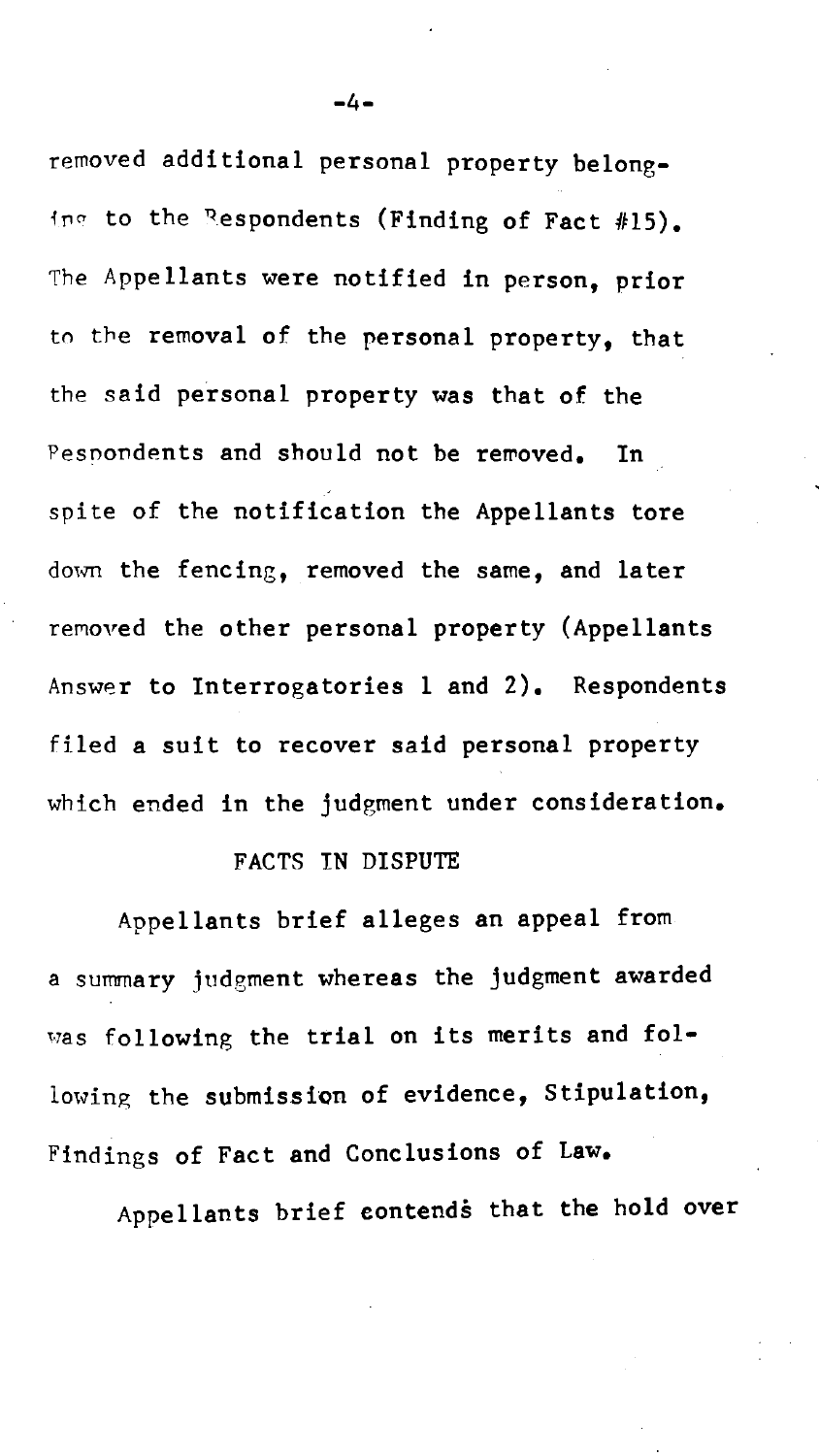was for the purpose of accomodating negotiations for a new lease. There is no stipulation to support the contention of negotiation and no other evidence submitted thereon. The only testimony other than the extent and value of the legal services was that of the Respondent Shirman Milliner, who testified that there was no agreement contrary to those within the vritten lease.

Appellant contends that the property was removed in good faith and that the Bill of Sale included said items. The facts are contrary, however. It was conceeded that the railing and piping were not a part of the Bill of Sale (Pre-trial Order). The Appellant was notified that any remedy was against his assignor but he persisted in his course of action after full knowledge.

-5-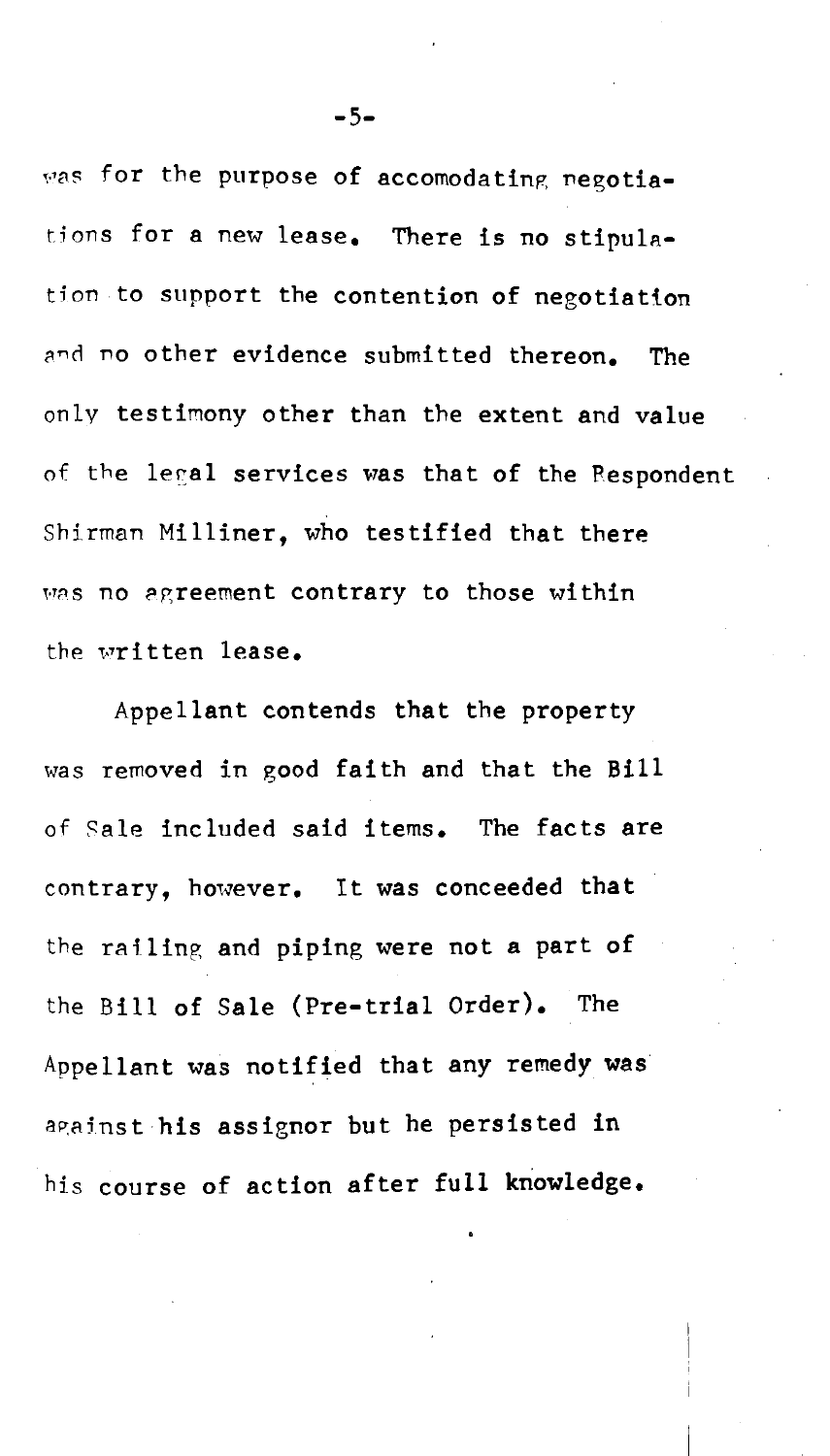#### ARGUMENT I

A HOLDOVER TENANT IS BOUND BY THE

COVENANTS IN A WRITTEN LEASE.

The General Rule is set forth 49ALR2d 480, 483-4:

> "It is a firmly established rule ••• that proof of a holding over after the expiration of the term fixed in the lease gives rise to the presumption . . . that the holdover tenant continue to be bound by the covenants which were binding upon him during the term"

See also to the same effect 33 Am Jur Landlord and Tenant  $\frac{s}{s}$  948. In the case of Wight vs. Callaghan, 17 Utah 2d 251, 408 P2d 908 the Court cons trued and applied the covenants in leases of premises vacated after a holdover period. The Court found lessee bound by the terms in said leases and affirmed the award of damages from breach thereof including attorneys fees and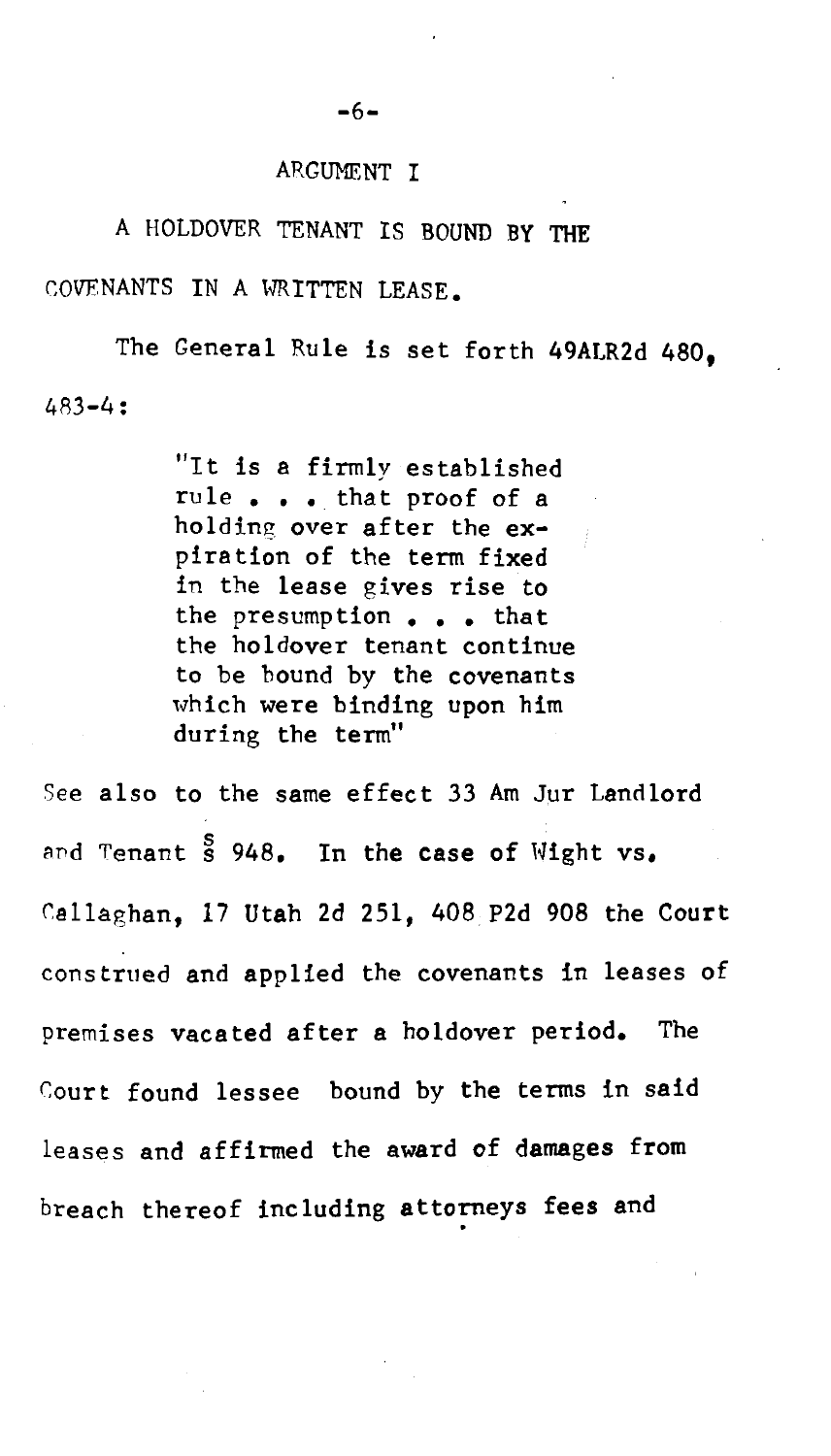Court costs.

There were no facts or stipulations entered into which would in anyway rebut the presumption. There certainly is no inconsistenancy in the breached covenants within the lease and the holdover. There is nothing inconsistant with the requirement that the tenant not commit waist; that he return the property in good condition less normal wear and tear; that the improvements remain with the property or that the tenant pay reasonable attorneys tees required in enforcing the terms of the lease.

Certainly the tenant would be bound including attorneys fees had the same wi 1fu1 conduct accured during the term of the lease. It seems unreasonable that the tenant could lessen his responsibility by

-7-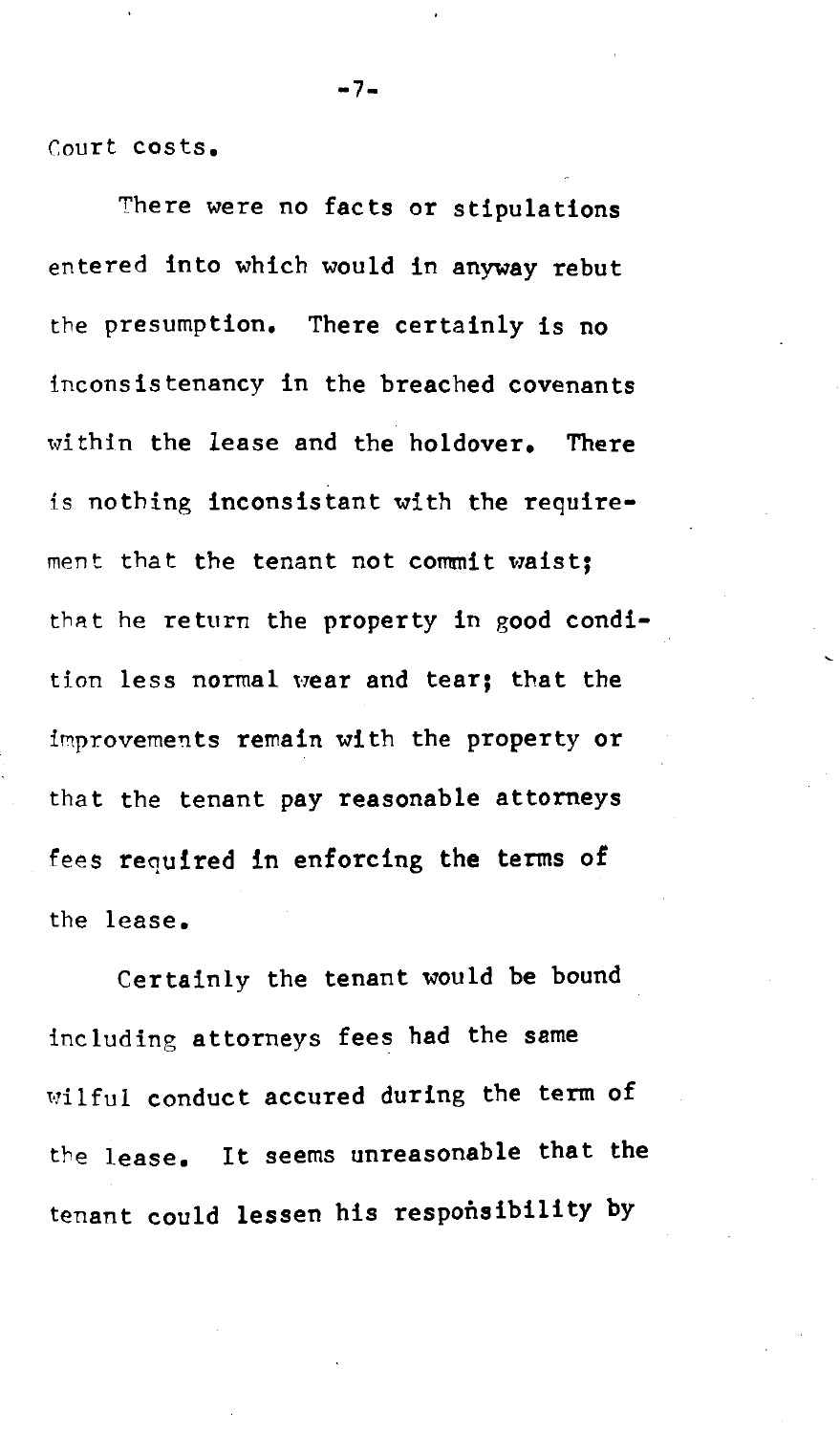holding over.

The cases cited by Appellants are not fnconsistant with the majority rule. They deal with lease renewal and not with the responsibility of a holdover tenant for hreaches of covenants contained in the oririnal lease. There is no case cited wherein the tenant was relieved of his responsibility for damages to the premises by holding over.

### ARGUMENT II

COURT SHOULD AWARD ATTORNEYS FEES ON APPFAT.

The Trial Court found that the enforce ment of the covenants within the lease involved reasonable attorneys fees for the work then completed in the amount of \$500.00. The Respondent is still expending attorneys fees in enforcement by its appearance under this appeal. In each incident this expense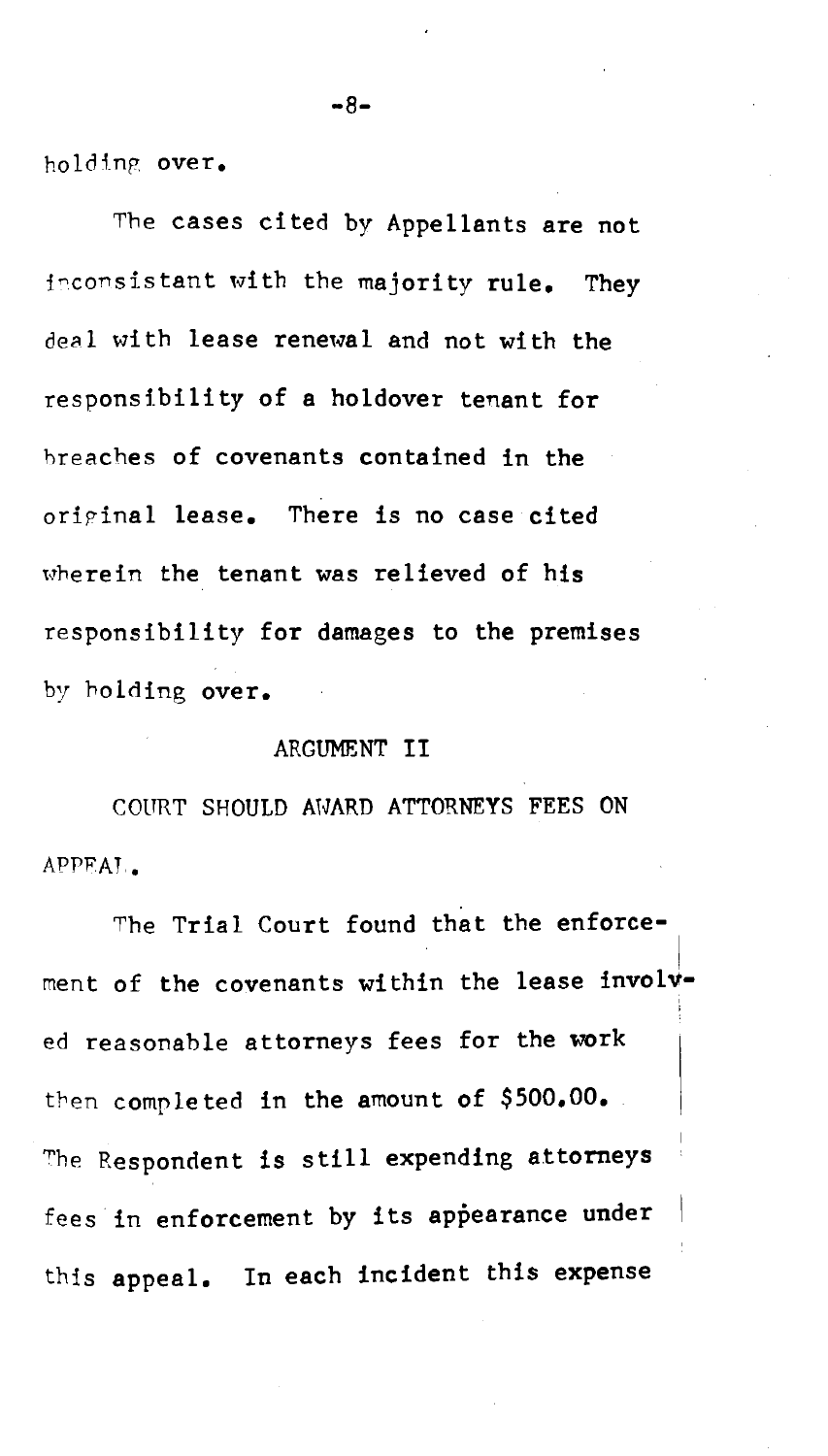and damage to the Respondent was compelled hy the tenant.

Contrary to the statement in the Appellants brief, the Appellants were not in good faith in removal of the items of the Respondents and part of the items removed were not even within the bill of sale upon which the Appellants claim to have relied.

The Court should hear and consider a reasonable attorneys fee to be awarded to Respondents for this appeal taken by the Appellants.

#### **CONCLUSION**

The law is nearly unanamous in that a holdover tenant remains responsible to the coverants in a lease which are not inconsistent with the holdover tenancy. The covenants breached by the Appellants are in no way consistent with the hold over. The Appellants are not

-9-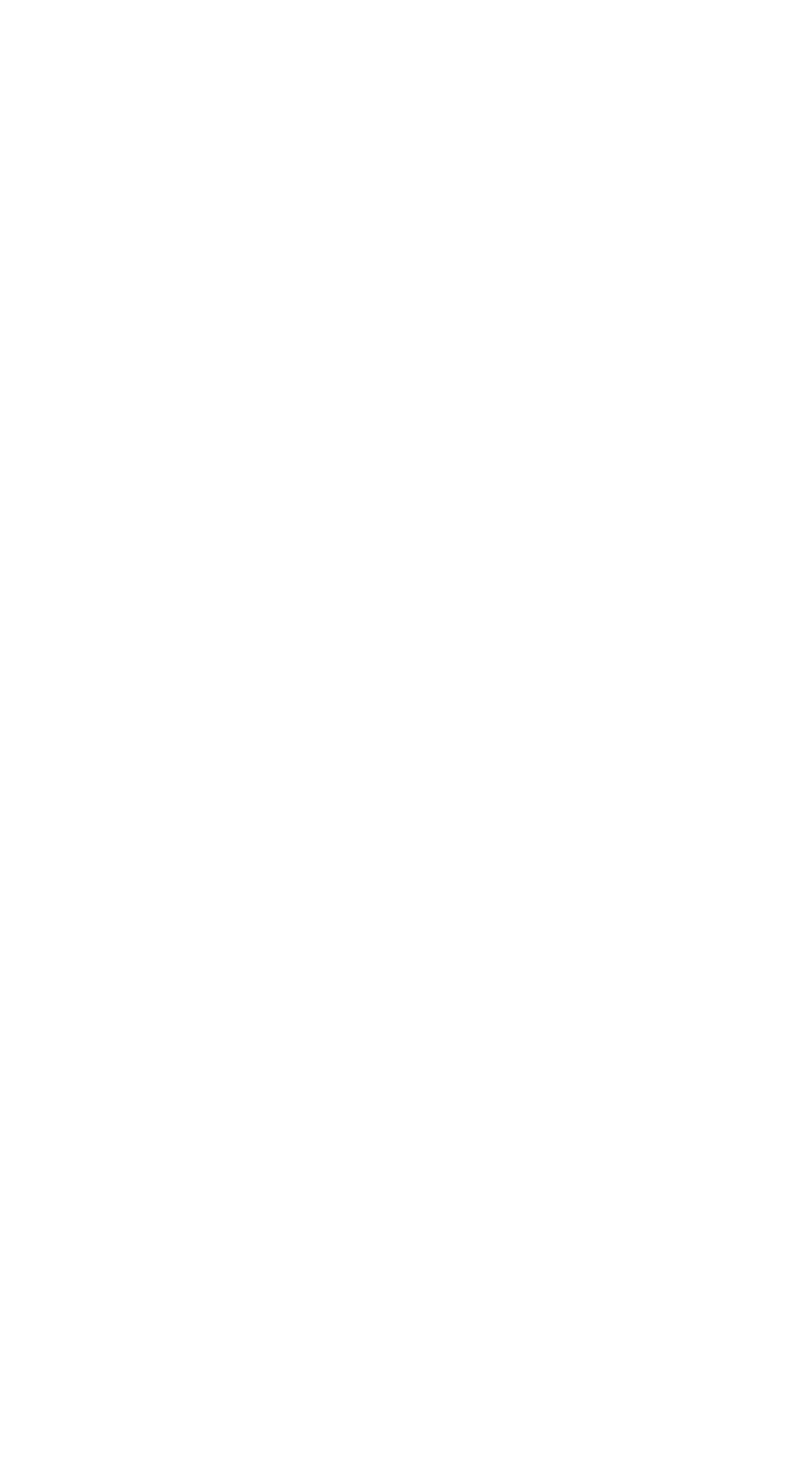innocent and a victim of a faulty purchase of the equipment. They had full and complete knowledge that the property they attempted to/ take was that of the Respondents, all prior to the removal. Appellants were notified not to remove the property but in direct derogation of their instruction, after being fully advis• ed, removed the property of the Respondents and failed and refused to return the same until after the judgment was awarded at the Trial Court. The Court fixed the reasonable damages including attorneys fees pursuant to the testimony given as to the amount of the legal services to the date of the trial. Appellant's appeal now forces additional legal expenses upon the Respondents for which there should be compensation. It is respectfully submitted that the judgment of the Trial Court should be affirmed and